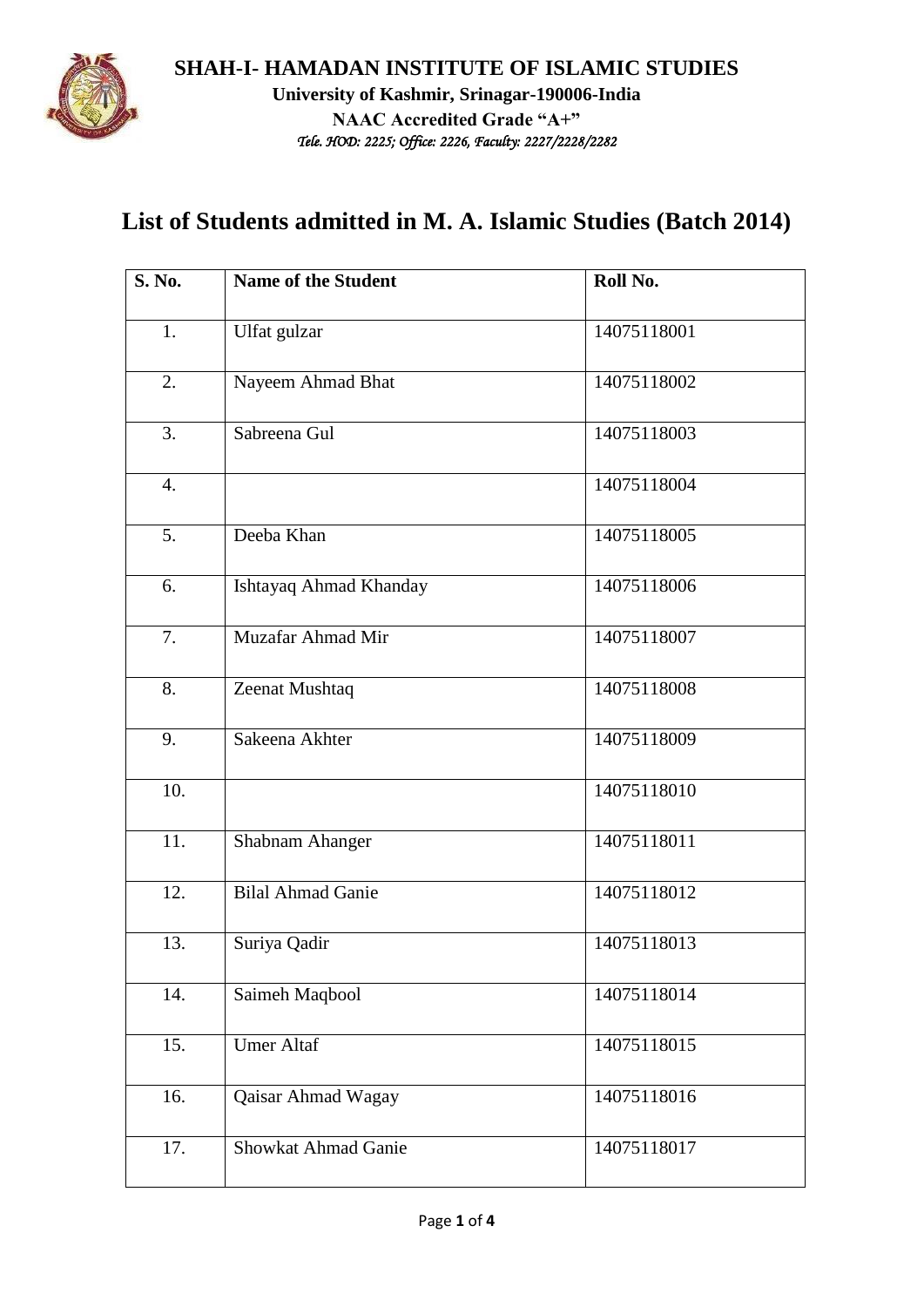

## **SHAH-I- HAMADAN INSTITUTE OF ISLAMIC STUDIES University of Kashmir, Srinagar-190006-India NAAC Accredited Grade "A+"** *Tele. HOD: 2225; Office: 2226, Faculty: 2227/2228/2282*

 $\overline{\phantom{0}}$ 

| 18. | Danish Punjabi      | 14075118018 |
|-----|---------------------|-------------|
| 19. | Farooq Ahmad lone   | 14075118019 |
| 20. | Humaira             | 14075118020 |
| 21. | Mumin Sajad         | 14075118021 |
| 22. | Shugufta Gul        | 14075118022 |
| 23. | Tajamul Islam Wani  | 14075118023 |
| 24. |                     | 14075118024 |
| 25. | Saleeqah Ashraf     | 14075118025 |
| 26. | Zahid Ahmad Dar     | 14075118026 |
| 27. |                     | 14075118027 |
| 28. | Nafeeza Jan         | 14075118028 |
| 29. | Saima Rashid        | 14075118029 |
| 30. | Waseem Shafi        | 14075118030 |
| 31. | Rameez Mushtaq      | 14075118031 |
| 32. | Aqsa Farooq         | 14075118032 |
| 33. |                     | 14075118033 |
| 34. | Khalid Hussain Mir  | 14075118034 |
| 35. | Qurat ul Aein       | 14075118035 |
| 36. | Umar Farooq Mir     | 14075118036 |
| 37. | Showkat Ahmad Wagay | 14075118037 |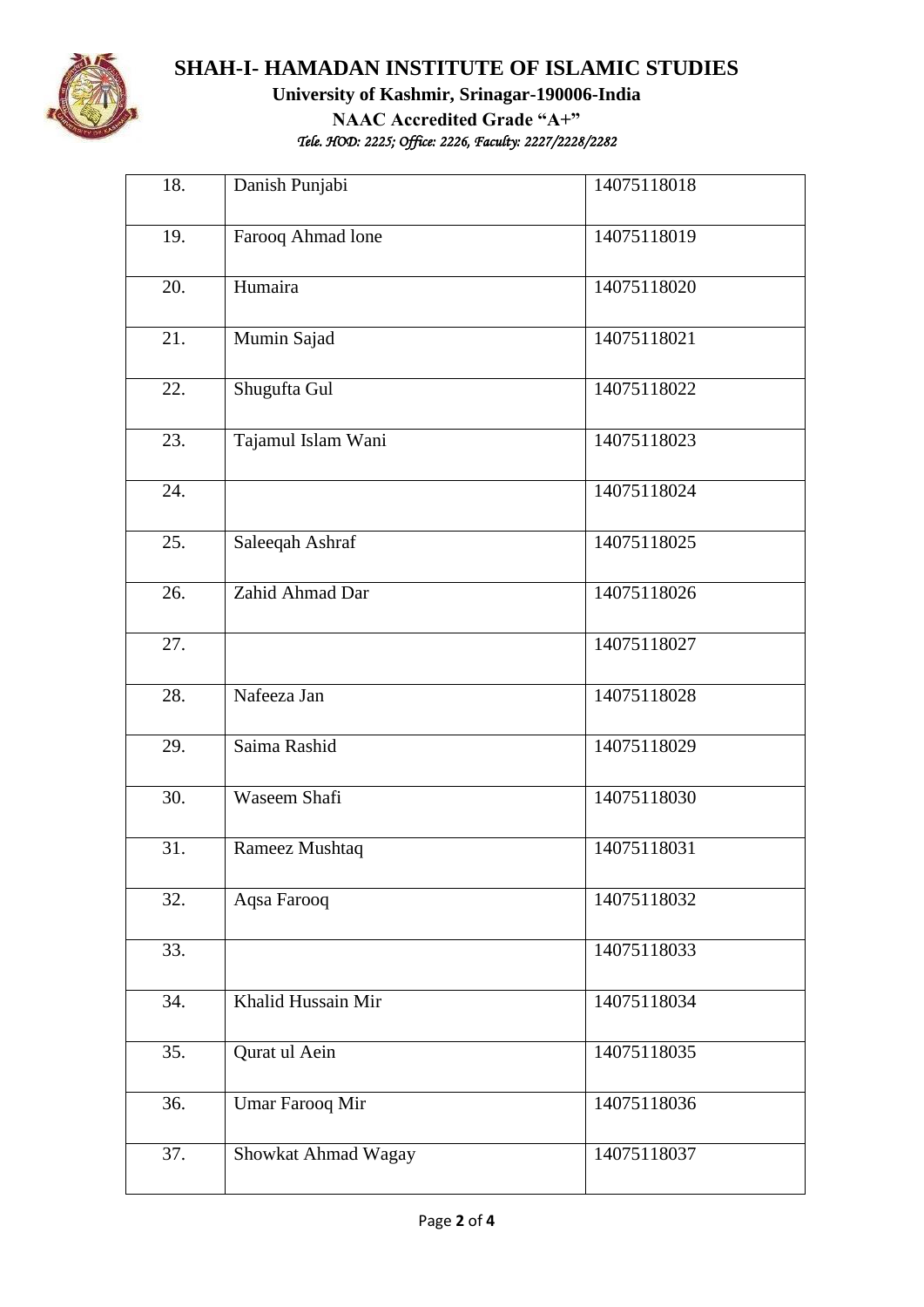

## **SHAH-I- HAMADAN INSTITUTE OF ISLAMIC STUDIES University of Kashmir, Srinagar-190006-India NAAC Accredited Grade "A+"** *Tele. HOD: 2225; Office: 2226, Faculty: 2227/2228/2282*

| 38. | Muzamil Maqbool         | 14075118038 |
|-----|-------------------------|-------------|
| 39. |                         | 14075118039 |
| 40. | <b>Bashir Ahmad</b>     | 14075118040 |
| 41. | Hassina Bano            | 14075118041 |
| 42. | Wasim Shafi Wani        | 14075118042 |
| 43. | Shazia Mohi Ud Din      | 14075118043 |
| 44. | Naseema Bano            | 14075118044 |
| 45. |                         | 14075118045 |
| 46. | <b>Tabasum Majeed</b>   | 14075118046 |
| 47. | <b>Mohd Altaf Ganie</b> | 14075118047 |
| 48. | Niamtullha Wani         | 14075118048 |
| 49. | Muheeb Ahad             | 14075118049 |
| 50. | Qurat ul Ain            | 14075118050 |
| 51. | Mohd Maqbool Kumar      | 14075118051 |
| 52. | Heena Maqbool           | 14075118052 |
| 53. |                         | 14075118053 |
| 54. | Foziya Bashir           | 14075118054 |
| 55. | Mehnaz Rafiq            | 14075118055 |
| 56. | Tariq Ahmad Mir         | 14075118056 |
| 57. | Talha Manzoor           | 14075118057 |